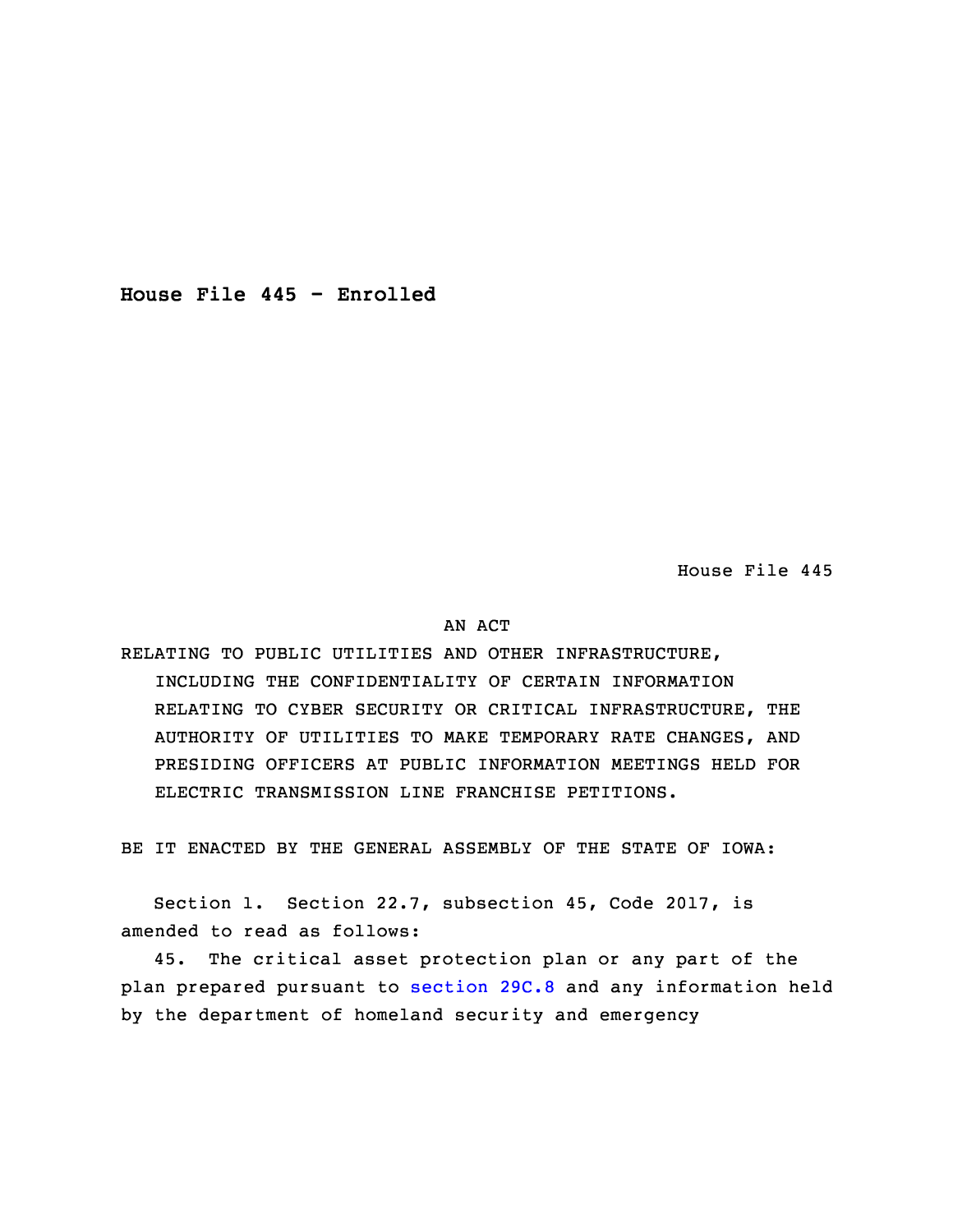management that was supplied to the department by <sup>a</sup> public or private agency or organization and used in the development of the critical asset protection plan to include, but not be limited to, surveys, lists, maps, or photographs. However, the director shall make the list of assets available for examination by any person. A person wishing to examine the list of assets shall make a written request to the director on a form approved by the director. The list of assets may be viewed at the department's offices during normal working hours. The list of assets shall not be copied in any manner. Communications and asset information not required by law, rule, or procedure that are provided to the director by persons outside of government and for which the director has signed a nondisclosure agreement are exempt from public disclosures. The department of homeland security and emergency management may provide all or part of the critical asset plan to federal, state, or local governmental agencies which have emergency planning or response functions if the director is satisfied that the need to know and intended use are reasonable. An agency receiving critical asset protection plan information from the department shall not redisseminate the information without prior approval of the director.

 Sec. 2. Section 22.7, Code 2017, is amended by adding the following new subsection:

 NEW SUBSECTION. 70. Information and records related to cyber security information or critical infrastructure, the disclosure of which may expose or create vulnerability to critical infrastructure systems, held by the utilities board of the department of commerce or the department of homeland security and emergency management for purposes relating to the safeguarding of telecommunications, electric, water, sanitary sewage, storm water drainage, energy, hazardous liquid, natural gas, or other critical infrastructure systems. For purposes of <sup>33</sup> this subsection, *"cyber security information"* includes but is not limited to information relating to cyber security defenses, threats, attacks, or general attempts to attack cyber system operations.

Sec. 3. Section 476.6, subsection 9, paragraph a, Code 2017, is amended by striking the paragraph.

Sec. 4. Section 476.6, subsection 9, paragraph b, Code 2017,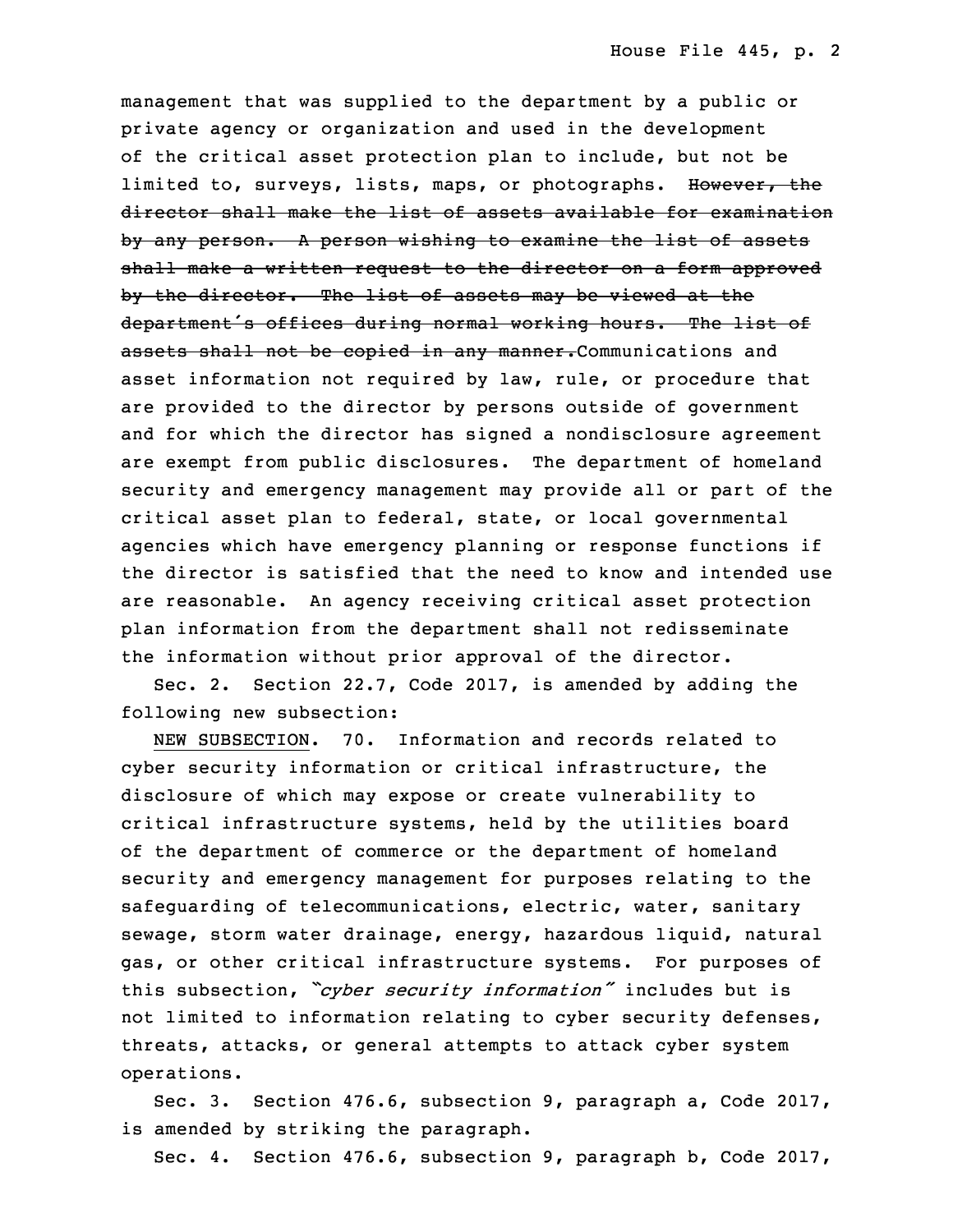is amended to read as follows:

 *b.* <sup>A</sup> public utility may choose to place in effect temporary rates, charges, schedules, or regulations without board review on or after ten days after following the filing date under this section. If the utility chooses to place such rates, charges, schedules, or requlations in effect without board review, the utility shall file with the board a bond or other corporate undertaking approved by the board conditioned upon the refund in a manner prescribed by the board of amounts collected in excess of the amounts which would have been collected under rates, charges, schedules, or regulations finally approved by the board. At the conclusion of the proceeding if the board determines that the temporary rates, charges, schedules, or regulations placed in effect under this paragraph were not based on previously established regulatory principles, the board shall consider ordering refunds based upon the overpayments made by each individual customer class, rate zone, or customer group. If the board has not rendered a final decision with respect to suspended rates, charges, schedules, or regulations upon the expiration of ten months after the filing date, plus the length of any delay that necessarily results either from the failure of the public utility to exercise due diligence in connection with the proceedings or from intervening judicial proceedings, plus the length of any extension permitted by section 476.33, subsection 3, then such temporary rates, charges, schedules, or regulations placed into effect on a temporary basis shall be deemed finally approved by the board and the utility may place them into effect on a permanent basis.

Sec. 5. Section 478.2, subsection 2, paragraph a, Code 2017, is amended to read as follows:

31 *a.* A member of the board, the counsel of the board, or <sup>a</sup> hearing examiner presiding officer designated by the board shall serve as the presiding officer at each meeting, shall present an agenda for such meeting which shall include a summary of the legal rights of the affected landowners, and shall distribute and review the statement of individual rights required under section 6B.2A, [subsection](https://www.legis.iowa.gov/docs/code/2017/6B.2A.pdf) 1. A formal record of the meeting shall not be required.